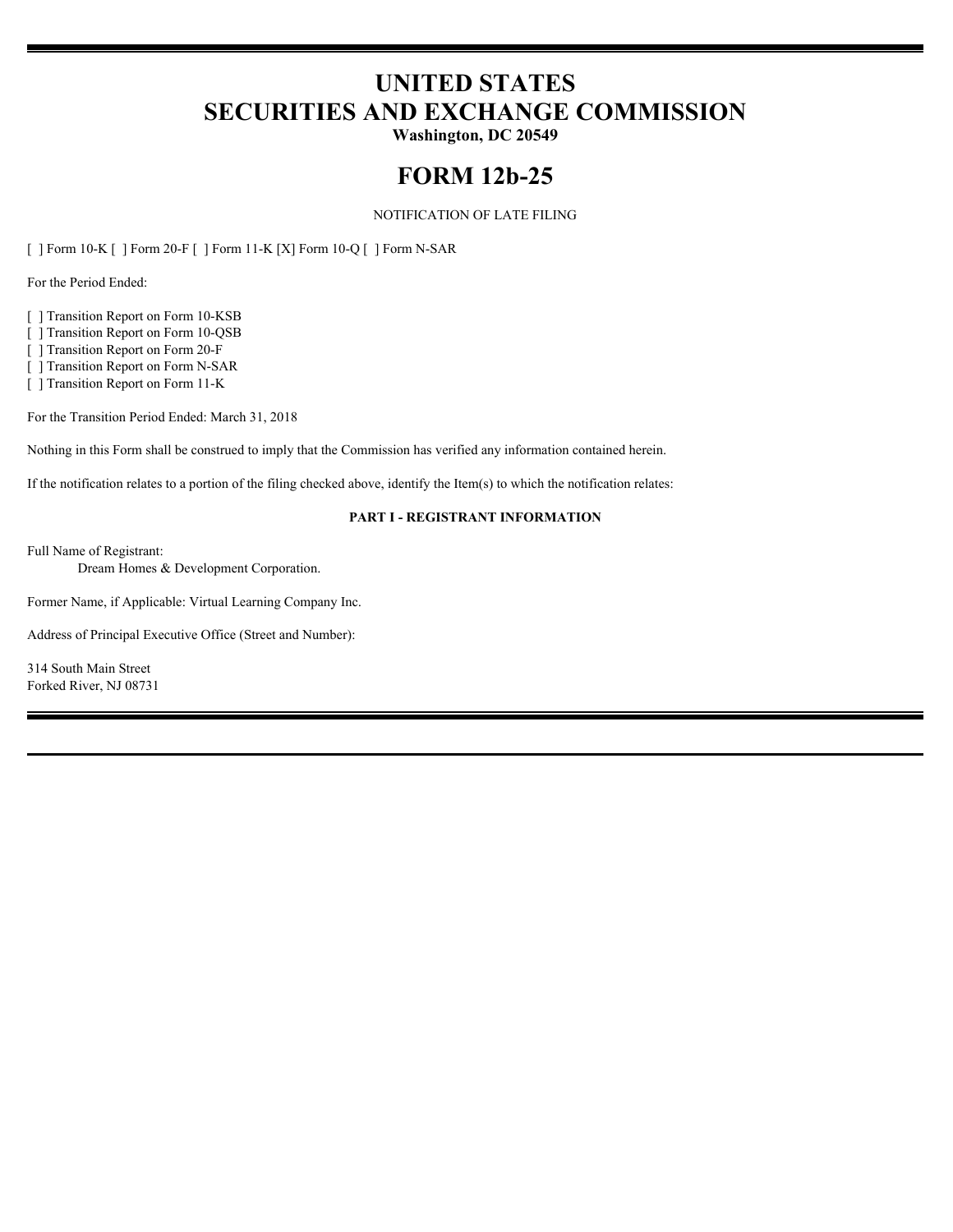#### **PART II - RULES 12b-25 (b) AND (c)**

If the subject report could not be filed without reasonable effort or expense and the registrant seeks relief pursuant to Rule 12b-25(b), the following should be completed. (Check box if appropriate)

[  $\alpha$ ] (a) The reasons described in reasonable detail in Part III of this form could not be eliminated without unreasonable effort or expense;

[X] (b) The subject annual report or semi-annual report, transition report on Form 10-K, Form 20-F, 11-K or Form N-SAR, or portion thereof will be filed on or before the fifteenth calendar day following the prescribed due date; or the subject Quarterly report or transition report on Form 10-QSB, or portion thereof, will be filed on or before the fifth calendar day following the prescribed due date; and Fits subject report could not be fitel without reasonable effort or expense and the registrant secks relative participates of completed (10x3) the neuronic completed (11x2) in the completed (11x2) in results of any signif

 $\lceil \cdot \rceil$  (c) The accountant's statement or other exhibit required by Rule 12b-25(c) has been attached if applicable)

#### **PART III - NARRATIVE**

The Registrant is in the process of compiling information for the quarter ending March 31, 2018 for the Form 10-Q, all of which information has not yet been received.

#### **PART IV - OTHER INFORMATION**

(1) Name and telephone number of person to contact in regard to this notification:

Chris Dieterich, Esq.: (310) 312-6888.

(2) Have all or other periodic report required under section 13 or 15(d) of the Securities Exchange Act of 1934 or section 30 of the Investment Company act of 1940 during the preceding 12 months or for such shorter period that the registrant was required to file such report(s) been filed? If the answer is no, identify report(s).

[X] Yes [] No

statements to be included in the subject report or portion thereof?

[ ] Yes [X] No